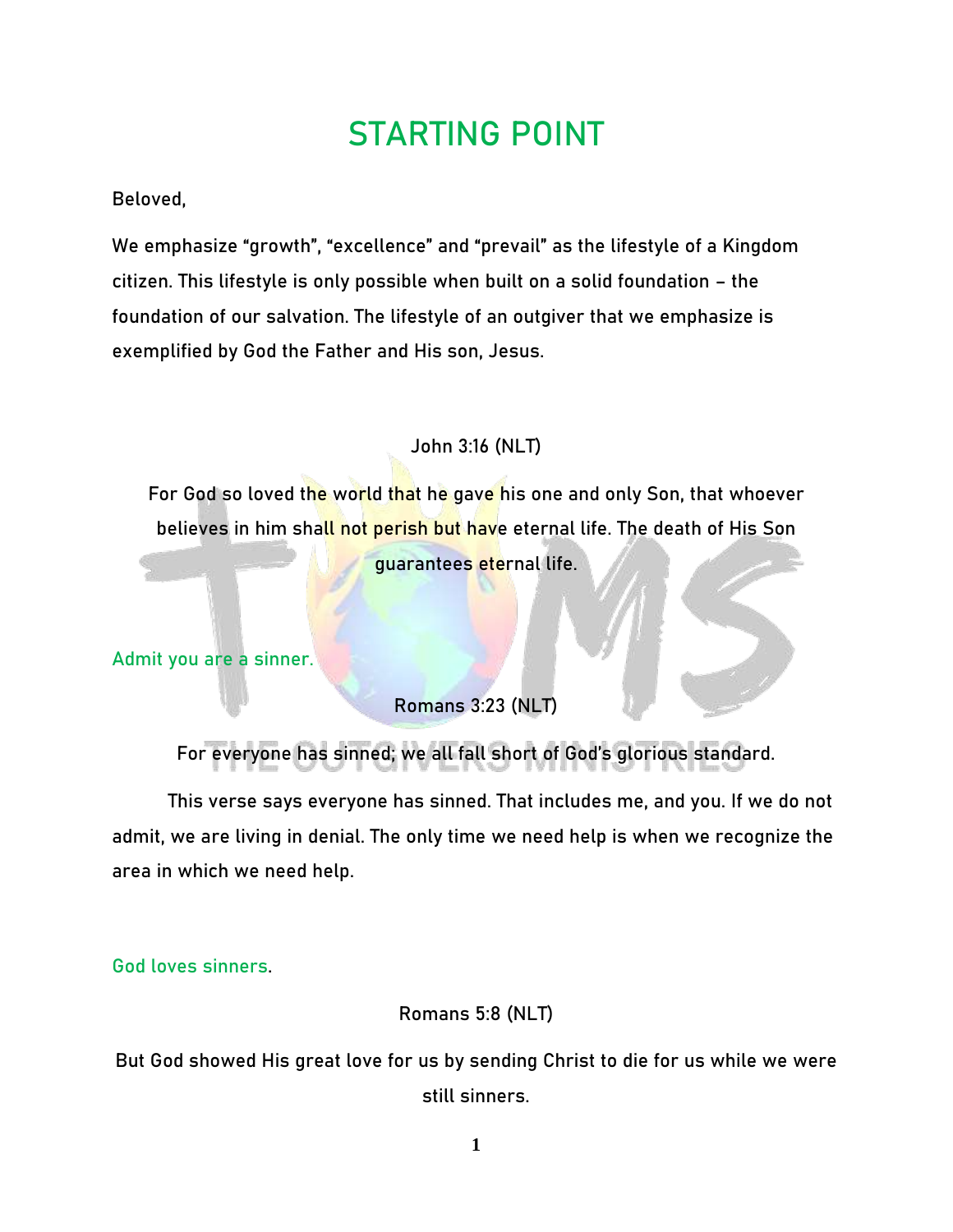You may have a child, niece, nephew, etc. that you care for or care about. Can you imagine sending this child to die in the place of people who have hurt you? These are people who have rejected you, yet you demonstrated your love for them by sending your loved one to die in their place. This is how God has shown His love for us. As sinners, we turned our backs to God, but He did not turn His back in return. He went all out, gave up His best, His only begotten son Jesus Christ, as a sacrifice for us. That's the price that had to be paid for man to become free of sin and Jesus paid it for YOU.

#### **God's Gift**

**Romans 6:23 (NLT)**

For the wages of sin is death, but the free gift of God is eternal life through Christ Jesus our Lord.

I believe you know very well what a gift is, different from a loan. God's gift to us is everlasting life through His son Jesus Christ. It is the only way to salvation that God has given to man. It is the only way that keeps man out of hell and guarantees his place in heaven. **VERS MINISTRIES** 

#### **What must you do to be saved?**

**Romans 10:9-10 (NLT)**

If you openly declare that Jesus is Lord and believe in your heart that God raised him from the dead, you will be saved. For it is by believing in your heart that you are made right with God, and it is by openly declaring your faith that you are saved.

This is a personal confession that you have to make. It has to be an honest invitation of Jesus Christ into your life. If you consider your life like you are the